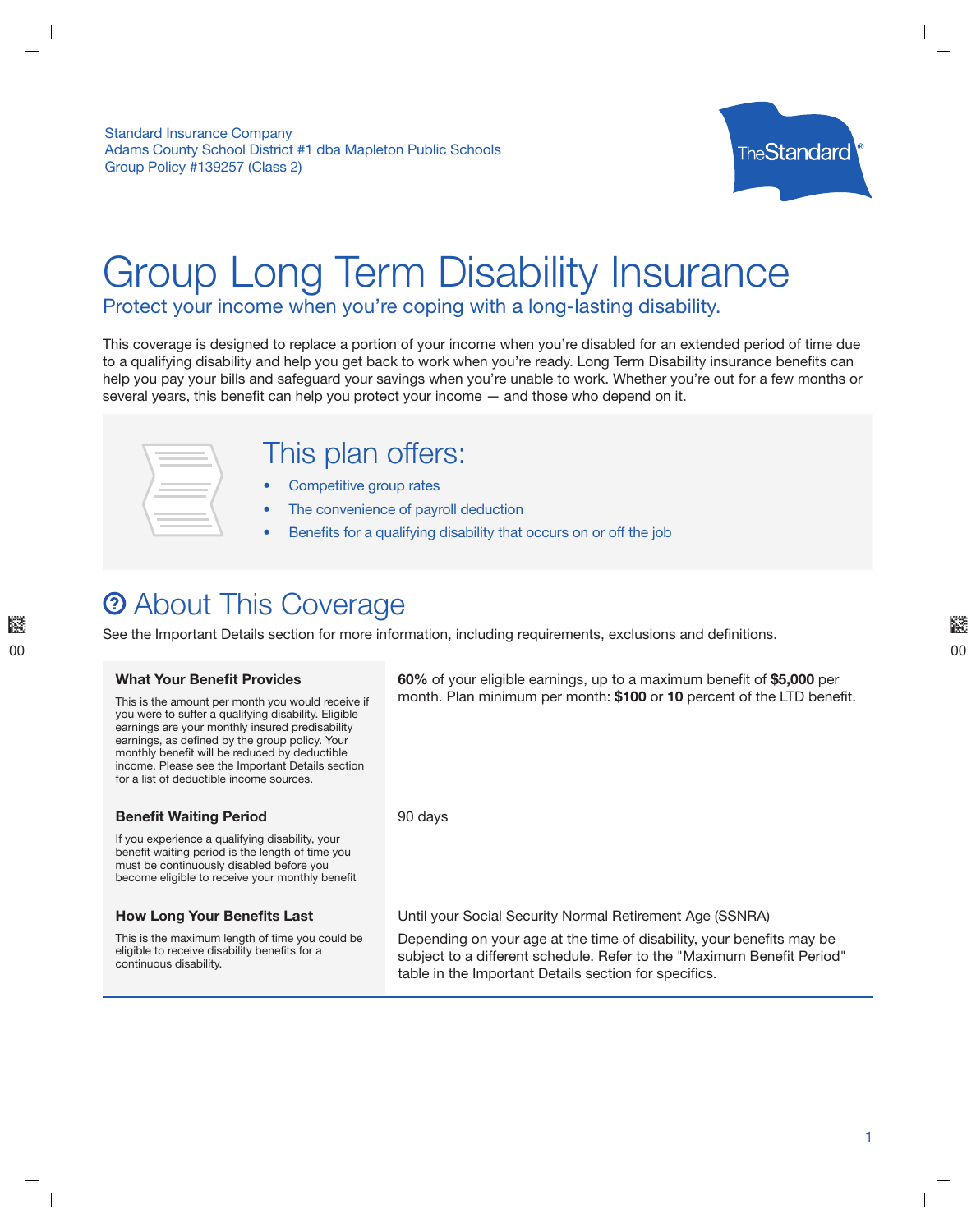## $\equiv$  Additional Features

Your coverage comes with some added features:

| <b>Help with Returning to Work</b> | This plan provides incentives to help you get back to work. For instance,<br>you'll get help paying for some of the expenses associated with<br>participating in an approved rehabilitation plan.                                                                                    |
|------------------------------------|--------------------------------------------------------------------------------------------------------------------------------------------------------------------------------------------------------------------------------------------------------------------------------------|
|                                    | If a worksite modification would enable you to return to work, the<br>coverage can help your employer make approved modifications.                                                                                                                                                   |
|                                    | You may also be eligible to receive an additional benefit of 10 percent of<br>your predisability earnings for participating in an approved rehabilitation<br>plan, subject to the plan maximum.                                                                                      |
| <b>Survivors Benefit</b>           | If you die while receiving benefits, your survivor may be eligible to<br>receive a one-time additional payment.                                                                                                                                                                      |
| <b>Support When You Need It</b>    | You'll have access to an Employee Assistance Program, a valuable<br>confidential counseling resource if you're experiencing personal or work-<br>related issues. This service is provided through an arrangement with a<br>service provider who is not affiliated with The Standard. |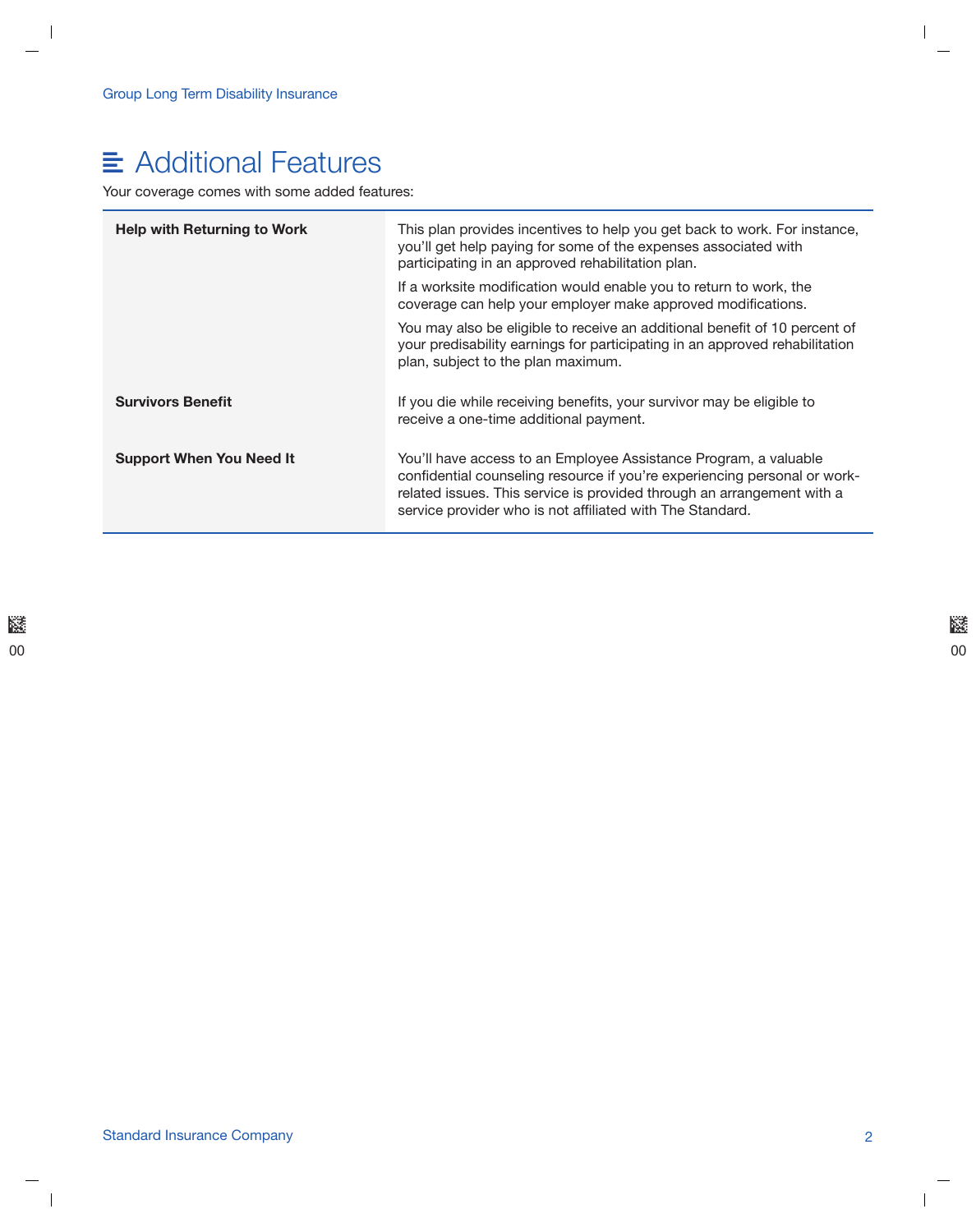### **®How Much Your Coverage Costs**

Because this insurance is offered through Adams County School District #1 dba Mapleton Public Schools, you'll have access to competitive group rates that may be more affordable than those available through individual insurance. You'll also have the convenience of having your premium deducted directly from your paycheck. How much your premium costs depends on a number of factors, such as your age and benefit amount.

#### Use this formula to calculate your premium payment:



| <b>Your Age</b><br>(as of July 1) | Rate % |
|-----------------------------------|--------|
| < 30                              | 0.18   |
| $30 - 34$                         | 0.26   |
| $35 - 39$                         | 0.37   |
| $40 - 44$                         | 0.52   |
| $45 - 49$                         | 0.94   |
| $50 - 54$                         | 1.26   |
| $55 - 59$                         | 1.74   |
| $60 - 64$                         | 1.54   |
| 65-69                             | 0.94   |
| $70 - 74$                         | 0.62   |
| $75+$                             | 0.67   |

#### As you consider Long Term Disability insurance, evaluate what makes sense for you.

Getting by without a paycheck isn't easy, especially for an extended period of time. Make sure you have enough financial protection to help you cover your housing costs, utilities and other bills.

To estimate your insurance needs, you'll need to consider your unique circumstances.

Use our online calculator at www.standard.com/disability/needs.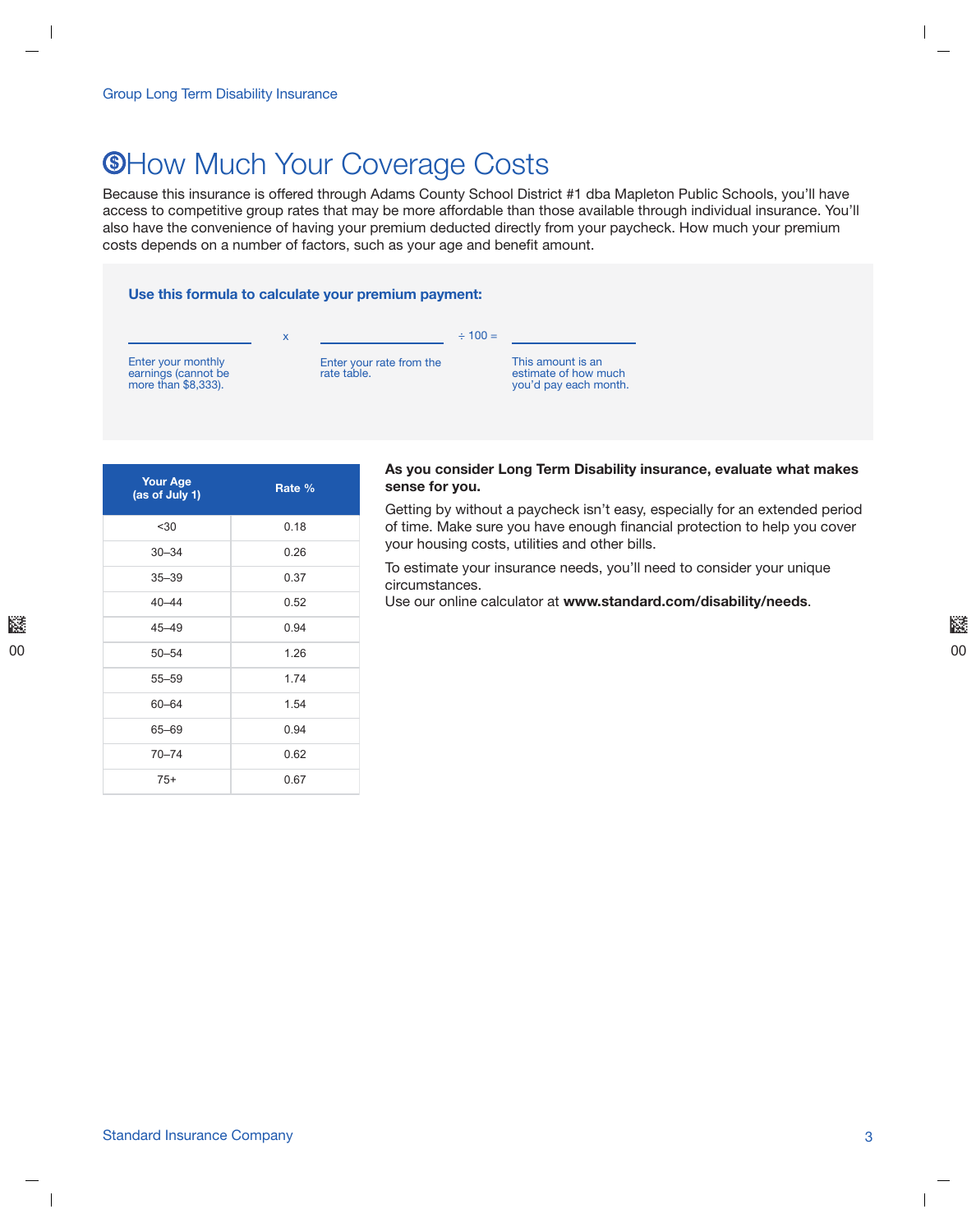### **Important Details** Here's where you'll find the nitty-gritty details about the plan.

#### **Eligibility Requirements**

To be eligible for coverage, you must be:

- You are a member if you are a regular Administrator, Classified, or Licensed employee of Adams County School District #1 dba Mapleton Public Schools, actively working at least 20 hours per week, and a citizen or resident of the United States or Canada. You are not a member if you are a temporary or seasonal employee, a full-time member of the armed forces, a leased employee or an independent contractor.
- A member of Class 2 Licensed Members electing coverage

Temporary and seasonal employees, full-time members of the armed forces, leased employees and independent contractors are not eligible.

#### **Employee Coverage Effective Date**

To become insured, you must:

- Meet the eligibility requirements listed above
- Serve an eligibility waiting period\*
- Apply for coverage and agree to pay premiums
- Be actively at work (able to perform all normal duties of your job) on the day before the scheduled effective date of insurance

If you are not actively at work on the day before the scheduled effective date of insurance, your insurance will not become effective until the day after you complete one full day of active work as an eligible employee.

All late applications (applying 31 days after becoming eligible), requests for coverage increases and reinstatements are subject to medical underwriting approval. Employees eligible but not insured under the prior long term disability insurance plan are also subject to medical underwriting approval. Please contact your human resources representative or plan administrator for more information regarding the requirements that must be satisfied for your insurance to become effective.

\*Defined as first of the month that follows or coincides with the date you become a member

#### **Definition of Disability**

For the benefit waiting period and the first 24 months that Long Term Disability benefits are payable, you will be considered disabled if, as a result of physical disease, injury, pregnancy or mental disorder:

• You are unable to perform with reasonable continuity the material duties of your own occupation, or

• You suffer a loss of at least 20 percent of your predisability earnings when working in your own occupation.

You are not considered disabled merely because your right to perform your own occupation is restricted, including a restriction or loss of license.

After the own occupation period of disability, you will be considered disabled if, as a result of a physical disease, injury, pregnancy or mental disorder, you are unable to perform with reasonable continuity the material duties of any occupation.

#### **Maximum Benefit Period**

If you become disabled before age 62, Long Term Disability benefits may continue during disability until age 65 or to the Social Security Normal Retirement Age (SSNRA) or 3 years 6 months, whichever is longer. If you become disabled at age 62 or older, the benefit duration is determined by the age when disability begins:

#### **Maximum Benefit Period** Age

- 62 To SSNRA, or 3 years 6 months, whichever is longer
- 63 To SSNRA, or 3 years, whichever is longer
- 64 To SSNRA, or 2 years 6 months, whichever is longer
- 65 2 years
- 66 1 year 9 months
- 67 1 year 6 months
- 68 1 year 3 months
- $69+$ 1 year

#### **Exclusions**

Subject to state variations, you are not covered for a disability caused or contributed to by any of the following:

- Your committing or attempting to commit an assault or felony, or your active participation in a violent disorder or riot
- An intentionally self-inflicted injury, while sane
- War or any act of war (declared or undeclared, and any substantial armed conflict between organized forces of a military nature)
- The loss of your professional or occupational license or certification
- A preexisting condition or the medical or surgical treatment of a preexisting condition unless on the date you become disabled, you have been continuously insured under the group policy for the exclusion period and you have been actively at work for at least one full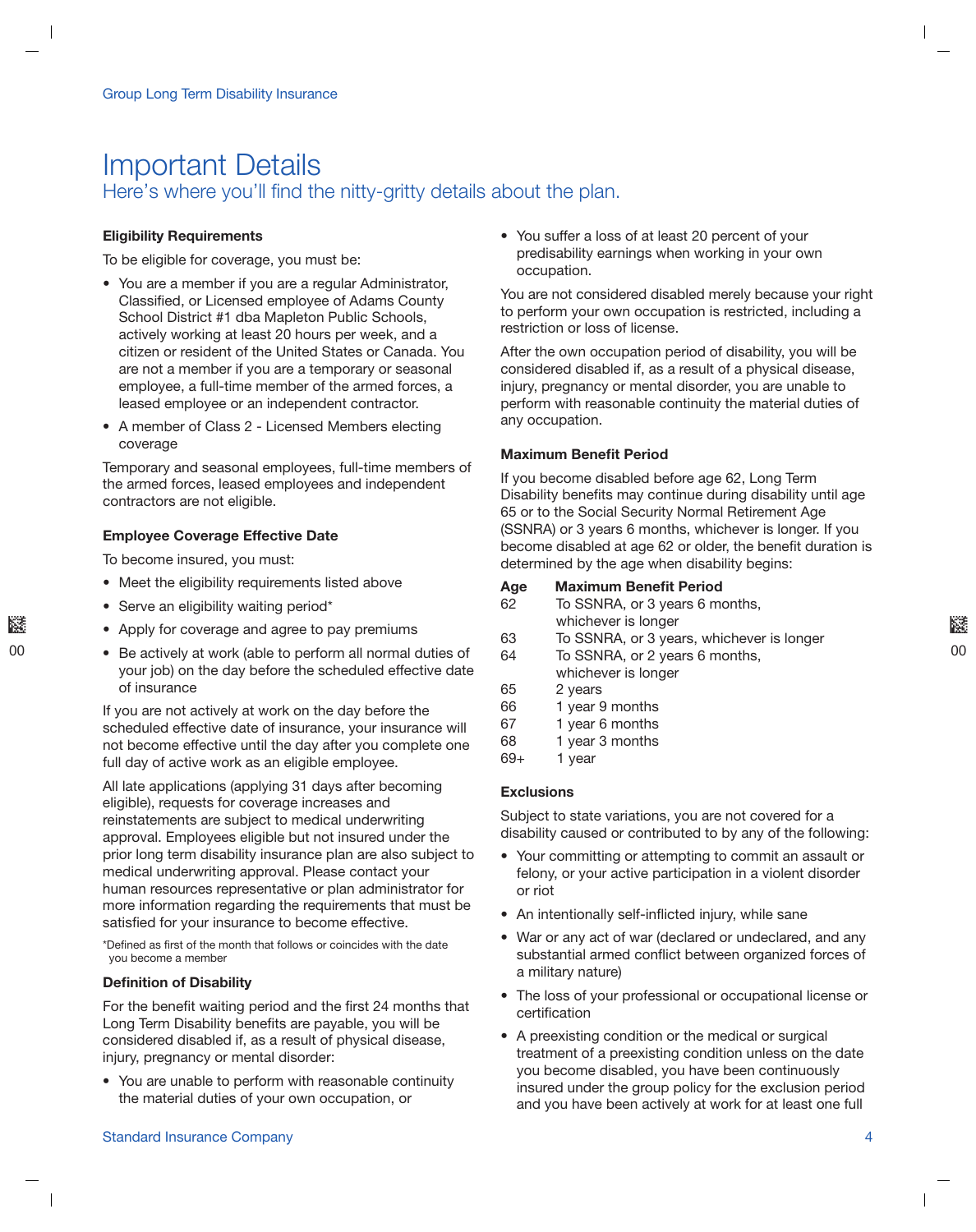day after the end of the exclusion period

#### **Preexisting Condition Provision**

A preexisting condition is a mental or physical condition whether or not diagnosed or misdiagnosed during the 90day period just before your insurance becomes effective:

- For which you have consulted a physician or other licensed medical professional; received medical treatment, services or advice; undergone diagnostic procedures, including self-administered procedures; or taken prescribed drugs or medications
- Which, as a result of any medical examination, including routine examination, was discovered or suspected

Exclusion Period: 12 months

#### Limitations

Long Term Disability benefits are not payable for any period when you are:

- Not under the ongoing care of a physician in the appropriate specialty, as determined by The Standard
- Confined for any reason in a penal or correctional institution

In addition, the length of time you can receive Long Term Disability payments will be limited if:

- You reside outside of the United States or Canada
- Your disability is caused or contributed to by mental disorders or substance abuse.

#### When Your Benefits End

Your Long Term Disability benefits end automatically on the date any of the following occur:

- You are no longer disabled
- Your maximum benefit period ends
- Benefits become payable under any other disability insurance plan under which you become insured through employment during a period of temporary recovery
- You fail to provide proof of continued disability and entitlement to benefits
- You pass away

#### Deductible Income

Your benefits will be reduced if you have deductible income, which is income you receive or are eligible to receive while receiving Long Term Disability benefits. Deductible income includes:

• Sick pay, annual or personal leave pay, severance pay or other forms of salary continuation (including donated amounts) paid to you by your employer

- Benefits under any workers' compensation law or similar law
- Amounts under unemployment compensation law
- Social Security disability or retirement benefits, including benefits for your spouse and children
- Amounts because of your disability from any other group insurance
- Any disability or retirement benefits you received or are eligible to receive from your employer's retirement plan.
- Benefits under any state disability income benefit law or similar law
- Earnings from work activity while you are disabled, plus the earnings you could receive if you work as much as your disability allows
- Earnings or compensation included in your predisability earnings which you receive or are eligible to receive while Long Term Disability benefits are payable
- Amounts due from or on behalf of a third party because of your disability, whether by judgment, settlement or other method
- Any amount you receive by compromise, settlement or other method as a result of a claim for any of the above

#### When Your Insurance Ends

Your insurance ends automatically when any of the following occur:

- The date the last period ends for which a premium was paid
- The date your employment terminates
- The date the group policy terminates
- The date you cease to meet the eligibility requirements (insurance may continue for limited periods under certain circumstances)
- The date Adams County School District #1 dba Mapleton Public Schools ends participation in the group policy

#### Group Insurance Certificate

If coverage becomes effective and you become insured, you will receive a group insurance certificate containing a detailed description of the insurance coverage, including the definitions, exclusions, limitations, reductions and terminating events. The controlling provisions will be in the group policy. The information present in this summary does not modify the group policy, certificate or the insurance coverage in any way.

#### Standard Insurance Company and the company of the company of the company of the company of the company of the company of the company of the company of the company of the company of the company of the company of the company